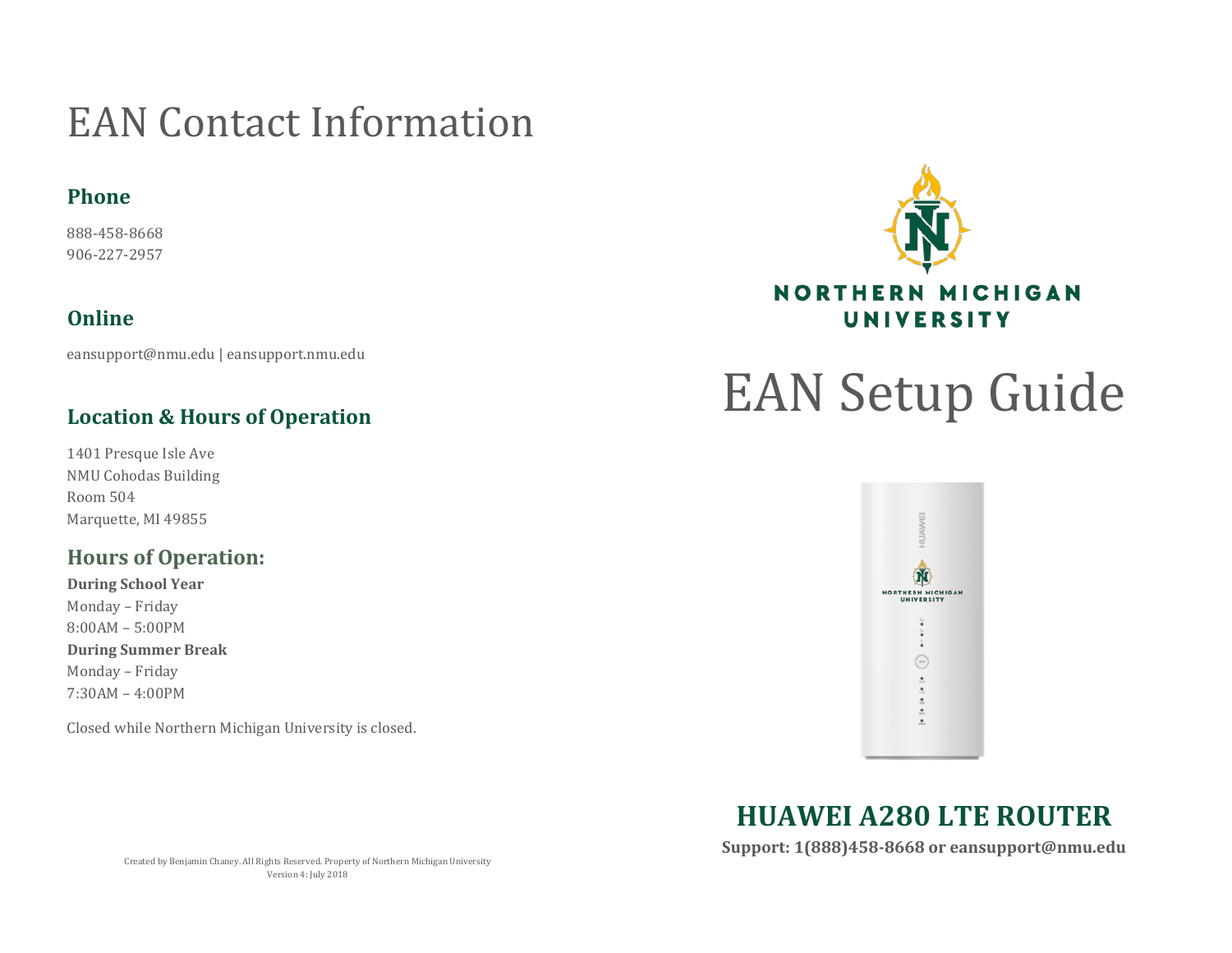## Table of Contents

|                                                                                                                                                                                                                                                                                                                                                                                                                                                                                                                                                                                                                                   | $\mathbf{2}$ |
|-----------------------------------------------------------------------------------------------------------------------------------------------------------------------------------------------------------------------------------------------------------------------------------------------------------------------------------------------------------------------------------------------------------------------------------------------------------------------------------------------------------------------------------------------------------------------------------------------------------------------------------|--------------|
|                                                                                                                                                                                                                                                                                                                                                                                                                                                                                                                                                                                                                                   |              |
|                                                                                                                                                                                                                                                                                                                                                                                                                                                                                                                                                                                                                                   |              |
|                                                                                                                                                                                                                                                                                                                                                                                                                                                                                                                                                                                                                                   |              |
| $\label{thm:main} \text{Troubleshoothing.}. \underline{\hspace{2cm}} \underline{\hspace{2cm}} \underline{\hspace{2cm}} \underline{\hspace{2cm}} \underline{\hspace{2cm}} \underline{\hspace{2cm}} \underline{\hspace{2cm}} \underline{\hspace{2cm}} \underline{\hspace{2cm}} \underline{\hspace{2cm}} \underline{\hspace{2cm}} \underline{\hspace{2cm}} \underline{\hspace{2cm}} \underline{\hspace{2cm}} \underline{\hspace{2cm}} \underline{\hspace{2cm}} \underline{\hspace{2cm}} \underline{\hspace{2cm}} \underline{\hspace{2cm}} \underline{\hspace{2cm}} \underline{\hspace{2cm}} \underline{\hspace{2cm}} \underline{\hs$ |              |
|                                                                                                                                                                                                                                                                                                                                                                                                                                                                                                                                                                                                                                   |              |
|                                                                                                                                                                                                                                                                                                                                                                                                                                                                                                                                                                                                                                   |              |
|                                                                                                                                                                                                                                                                                                                                                                                                                                                                                                                                                                                                                                   |              |

## Troubleshooting

#### **Not able to see the Huawei Router on the list of WiFi Devices?**

**Step 1:** Ensure your unit is powered on.

**Step 2:** If your status lights show your unit is already on, unplug the the router from power for 30 seconds, then plug it back in. Hold the power button down until the status lights illuminate.

**Step 3:** If the above steps do not work, contact EAN support.

#### **I am connected to the router but I am not able to access the internet.**

**Step 1:** With the unit powered on, verify you have at least 1-2 light of signal displayed on the front of the router (*see Figure 1 on page 2).* **Step 2:** Try placing the unit in different locations until you get good signal, or plug the unit directly into a computer with the USB cable included.

**Step 3:** If you are still unable to access the internet, contact EAN support

**Router SSID and Password Key:**

Place SSID and PW Sticker HERE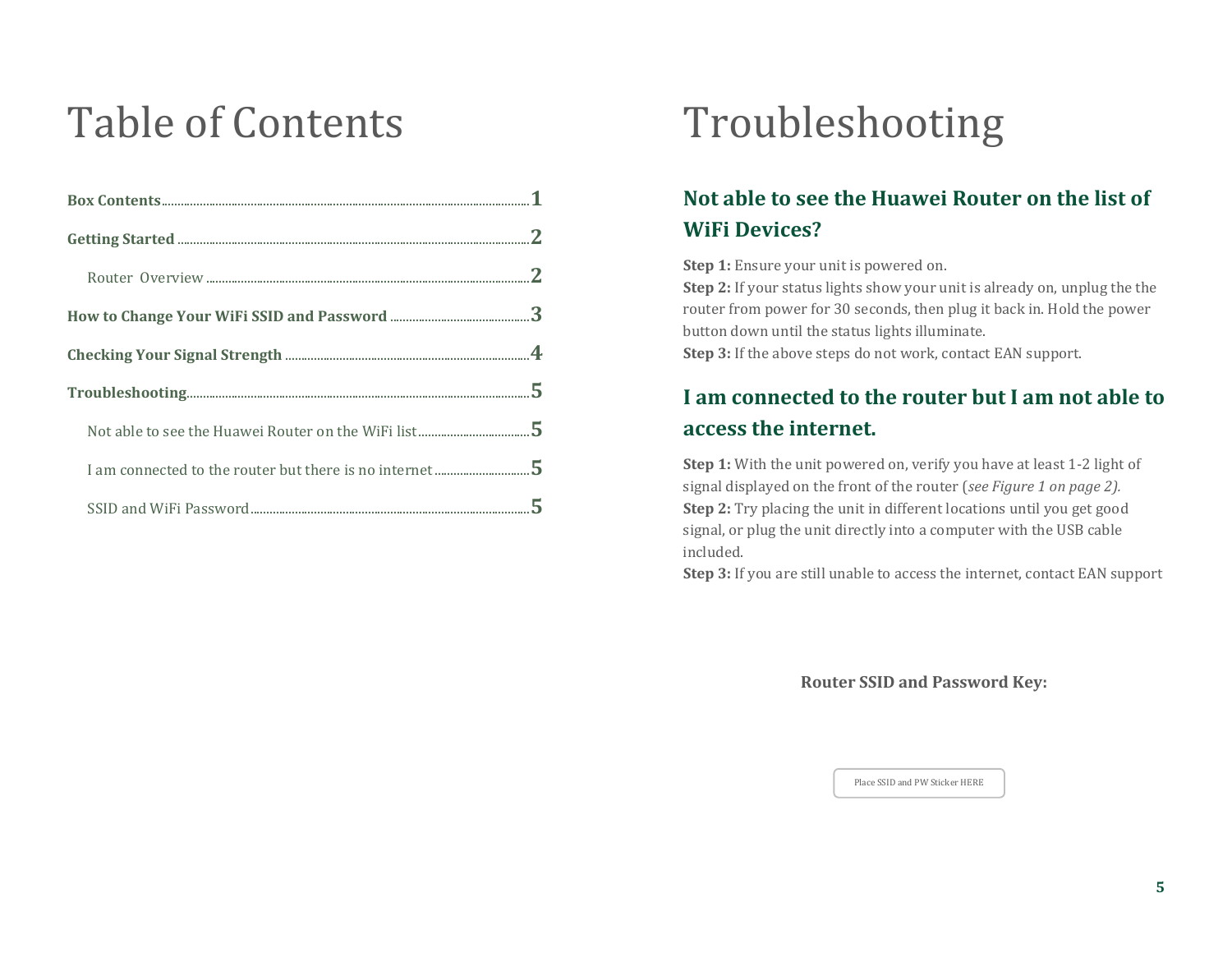## Checking Your Signal Strength

**Step 1:** Connect to the router using the pre-configured SSID and Password located on page 5.

**Step 2:** Open a web browser, and type the following IP address into the address bar: **192.168.8.1**. This will bring up the home page of your router.

**Step 3:** Click on **Log In** from the top right of the screen. You will see a login window prompting for a username and password. Use the information below to log in:

> Username: admin Password: admin123

**Step 4:** Select **Settings** from the top navigation bar, then select **System – Device Information.**

**Step 5:** Review your SINR, RSRP, and RSRQ levels for the antenna. You will review the first line on the table as indicated by the red arrows below. Compare the numbers to the table listed.

| SINR: |               | 5dB           |             |
|-------|---------------|---------------|-------------|
| PCI   | <b>EARFCN</b> | <b>RSRP</b>   | <b>RSRQ</b> |
| 10    | 40540         | $-82dBm$      | $-2dB$      |
| q     | 40540         | $-93dBr$      | $-6dB$      |
| h     | 40540         | $-101$ d $Bm$ | $-9dB$      |

|      | <b>RSRP</b>     | <b>RSRQ</b>   | <b>SINR</b> |
|------|-----------------|---------------|-------------|
| Good | $> -84$         | >-5           | >12.5       |
| Fair | $-85$ to $-102$ | $-6$ to $-10$ | 10 to 12.5  |
| Poor | $< -103$        | $2 - 11$      | 7-10        |

### Box Contents

#### **In The Box**

1 x Huawei LTE eA280 Router 1 x 12v Power Adapter 1 x CAT 5e flat Ethernet Cable

#### **Other Important Information**

On the bottom of the router, and at the end of this startup guide, is your SSID and WiFi Password Key used in order to connect to this unit wirelessly

Any issues contact EAN support at 888-458-8668, email eansupport@nmu.edu, or visit our website at eansupport.nmu.edu.